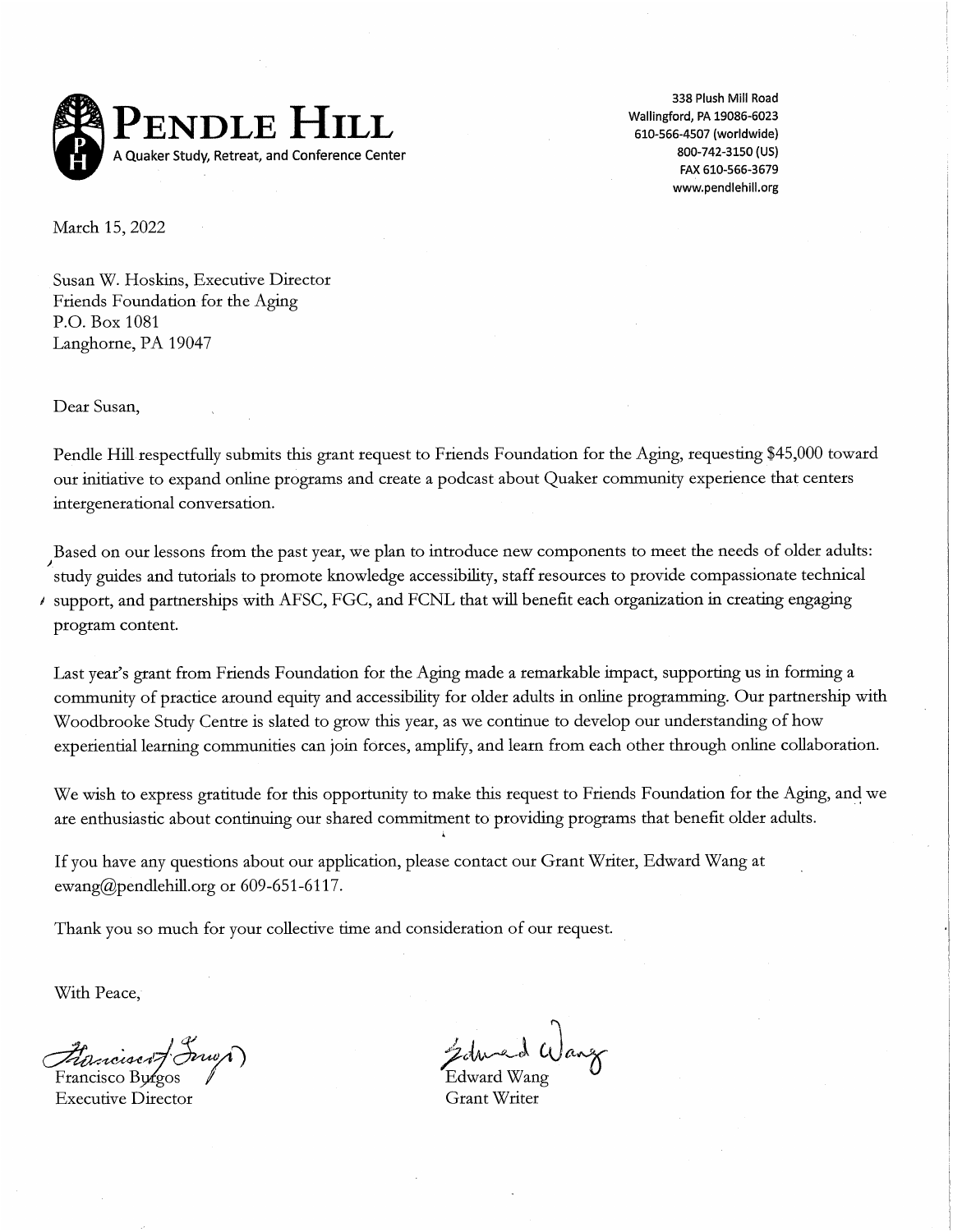Pendle Hill 2022 Grant Application – Friends Foundation for the Aging Page 1 of 4

# **Returning Grantee Application: Pendle Hill**

#### **Summary**

Throughout the past year, Pendle Hill's expansion of online programming has benefited older adults by providing opportunities to learn and engage in social justice work. This year, we are requesting \$45,000 from Friends Foundation for the Aging to support the following updated objectives: 1) to promote knowledge accessibility for older adults through online courses and developing new resources; 2) to facilitate intergenerational conversation between older and young adults; and 3) to collaborate with other organizations on meaningful social and racial justice work that engages older adults.

## **Narrative**

## **1. Has the identified problem changed?**

Just as the COVID-19 pandemic and its necessary interventions have evolved over the past year, so has our understanding of the isolation that older adults face—even and especially in this new phase of the pandemic. We have learned that underlying issues of both physical accessibility and "knowledge accessibility" (i.e., the meaningful and practical accessibility of spiritual resources, education programs, community learning, etc.) remain for this age group, particularly for those with health conditions and those less familiar with technology. These issues that Pendle Hill has identified in the last year have shaped our expanding online content (and modes of interaction), in our effort to produce a more equitable ecosystem that is engaging, inclusive, and provides benefits for older adults.

## **2. Have your solution or goals changed?**

While Pendle Hill's overall strategy of providing online workshops and courses that facilitate community, promote spiritual growth, and increase social interaction between older adults remains constant from last year, several new priorities have become apparent during our Friends Foundation for the Aging-supported programs in 2021 and 2022. For example, our programs Aiming for Justice: Race Reparations and Right Paths and The Work that Reconnects featured older adults as facilitators and mentors in community with adults across the age spectrum, fostering meaningful and productive intergenerational connections. We aim to support the continued growth of these valuable conversations as a key aspect of our online programs. Intergenerational conversation and learning will also be a major focus of Pendle Hill's new podcast program, which is slated to involve older adults (including alumni of Pendle Hill's resident program) in collaboration and/or conversation with younger adults.

Pendle Hill has also learned in the past year that there is an urgent need to support older adults in accessing and getting the most out of online programs. We have realized that some aspects of this work—such as providing oneon-one technical support—will require significant staff time, but are nonetheless highly beneficial and rewarding. One new solution we plan to implement this year is the creation of video tutorials and other materials to help facilitate online engagement for community members. Additional work for Pendle Hill's Education team includes the development of organized, accessible study guides for our Reading Group discussions, First Monday lectures, and archived video content. These interventions are designed with the objective of "knowledge accessibility," as an analogue to physical access. In alignment with Friends Foundation for the Aging's goals, we believe that the improved accessibility to our online resources will help us reach those who might not otherwise attend such programs, increasing the diversity of Pendle Hill's reach.

## **3. Will your efforts/actions to impact the problem change? Describe.**

In 2021-22, Pendle Hill's FFA grant-supported program was intended to make Quakerism more accessible to older adults through creating and implementing best practices for online programs. This year, we plan to put these acquired best practices into action through an initiative that combines our revised online programs and several new components.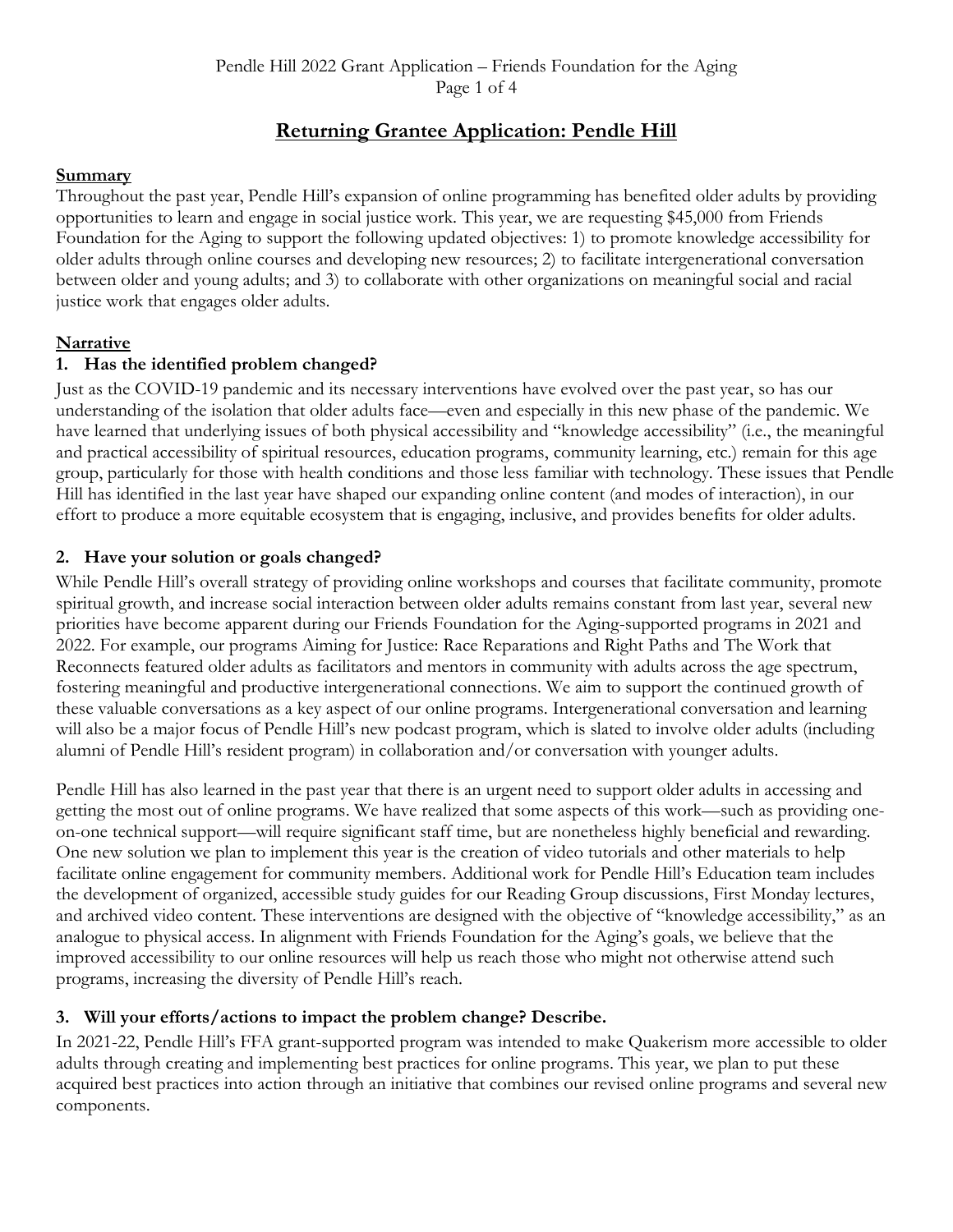Pendle Hill's grant request to Friends Foundation for the Aging would provide support for the following initiatives: 1) Eight online education programs, with several programs redesigned based on last year's experiences; 2) A podcast on Quaker thought and community experience that seeks to produce intergenerational conversation; 3) Pendle Hill's First Monday Lectures and monthly Reading Groups, which serve many older adults and are free to the public; and 4) Development of program study guides and technical support materials that facilitate accessibility to online content.

The eight online workshops and programs we are requesting support for this year are as follows:

- 1) Working Title: "Claiming Our Collective Power: Living our Values as Blended Worship Communities," collaboration between Pendle Hill and Woodbrooke Study Centre in Birmingham, England, June 10-12, 2022
	- New this year: Addition of a three-week seminar series leading up to the conference. This year's program will explore how meetings can support individual and corporate social witness, especially in this moment in time.
- *2)* "*Illuminate* Summer Speaker Series," in collaboration with Barclay Press, the publisher of the *Illuminate*  Friends Bible study series, scheduled for June-August 2022 (specific dates TBD)
	- New this year: This year's program will focus on the Book of John, and will feature a broad range of "Friendly Perspectives."
- 3) "Hope and Witness in Dangerous Times," led by Brent Bill, scheduled for April 22-24, 2022, discussing Quaker activism in the context of personal and communal faith.
- 4) "Arts, Activism, and Spirituality," led by Peterson Toscano, scheduled for April 22-24, 2022, exploring the intersection of gender, religion, and LGBTQ+ identity within a Quaker context.
- 5) "Transformation Stories," an arts workshop led by Jesse White, June 14-August 2, 2022. In this eight-week series, participants will draw, paint, collage, and journal to consider their life journeys, honor memories, and/or seek vision in creative community.
- 6) "Right Relationship," a four-part workshop series scheduled for August 2022, will build on a 2018 conference and 2020 webinar, broadening and deepening the conversation about Quaker historical relationships with Indigenous Peoples, and ways of moving toward right relationship—awareness, acknowledgment, apology, and reparative work.
- 7) A continuation of last year's "Aiming for Justice," scheduled for winter 2023, which was facilitated by older adult community members and took affirmative steps to address historic injustices done to African Americans.
- 8) One additional planned online workshop on Racial Justice, scheduled for fall 2022.

The community podcast will share the voices of older adults who have helped to shape Pendle Hill, as we imagine what Pendle Hill will become in its next iteration. Interviews will feature past alumni of our Resident Program, which is being revitalized beginning this year in the form of a ten-week Spring Term. The podcast initiative will create valuable opportunities for collaboration and conversations between older and younger adults. Currently, the Education team is consulting with media experts including Jon Watts, founder of QuakerSpeak, to discern current gaps within the ecosystem of Quaker media in which Pendle Hill's podcast can make a contribution. The team is also consulting with PhillyCAM, a local community media organization, to explore how this project may also enrich our broader local community.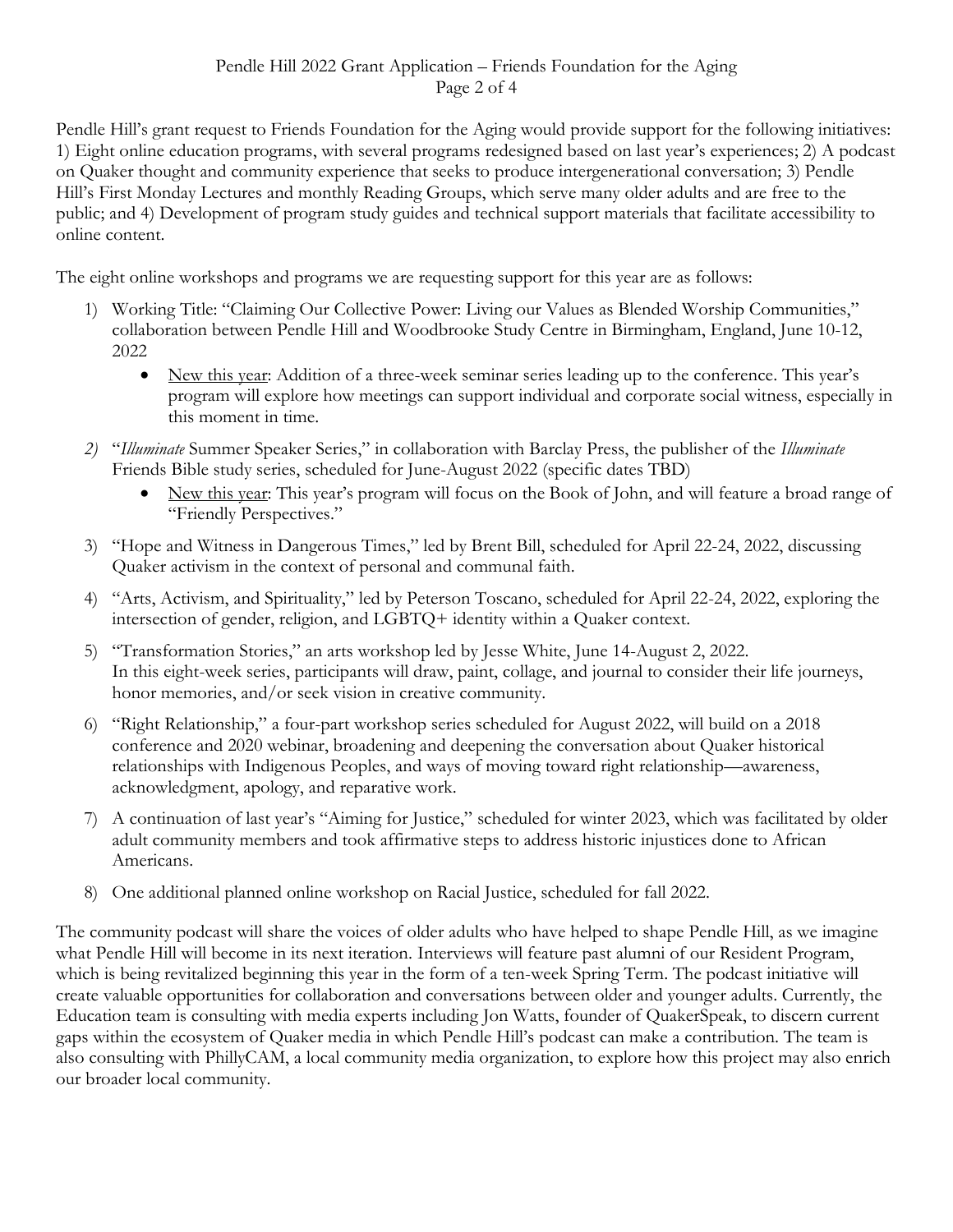Another change to our program from last year is the allocation of a higher percentage of staff time and resources to IT support during online programs. This added focus on providing compassionate technical support will benefit older adults who are new to online programming, advancing our objectives of inclusive community and knowledge accessibility.

Staff time will be allocated to the creation of study guides which serve as a window into Pendle Hill's archive of lecture videos, pamphlets, and other content. This initiative is in collaboration with Quaker Voluntary Service: Pendle Hill's 2021-22 QVS fellow has a lead role in developing these study guides, which will present our educational materials in an organized, accessible manner that considers the needs of older adults.

FFA's support from last year has been pivotal in helping us find new ways to serve older adults—through improving our online programs and through developing new initiatives like the podcast and study guides. Pendle Hill seeks to further evolve into a leader in providing spiritual and educational resources for older adults that center intergenerational conversation, opportunities for leadership, and community-centered collaboration.

#### **4. Are there changes in funding or program implementation partners?**

Yes: Pendle Hill has expanded funding and program implementation partnerships. For the podcast and education initiatives, Pendle Hill has secured funding from the Thomas H. and Mary Williams Shoemaker Fund and the E. Rhodes and Leona B. Carpenter Foundation, and is planning applications to the Arthur Vining Davis Foundations and Independence Media Foundation for additional funding.

Pendle Hill will again be collaborating with Woodbrooke Study Centre and Barclay Press. New this year, we are working with the American Friends Service Committee (AFSC), Friends General Conference (FGC), and Friends Committee on National Legislation (FCNL) in informing our online education programs. These collaborations will include, but are not limited to, inviting AFSC/FCNL speakers for First Monday lectures, working together on racial justice programs (spearheaded by the Quaker Coalition on Undoing Racism in April), and discussing how we might lift up each other's work to create engaging, topical, accessible program content. We appreciate the role that Friends Foundation for the Aging continues to have in encouraging and facilitating partnerships to produce a more cohesive online content ecosystem. We are also partnering closely with Beacon Hill Friends House in exploring best practices in online education and knowledge accessibility.

## **5. How will you know if your actions are having an impact?**

Pendle Hill will evaluate our programming through participant evaluations for each workshop or program. We will measure the number of older adults attending our online programs and assess feedback received from older adults on program format, accessibility, and degree to which it meets their spiritual and educational needs. Other metrics include number of first-time older adult participants and geographic diversity of participants.

Last year's programs served a high percentage of adults over 65, at 67% of total participants. This year, with our objective of intergenerational conversation, we will track quantitative metrics but also evaluate qualitative interactions between older and younger adults generated in our online programs and podcast. These conversations would be shared with a larger community through our social media and e-newsletter—and with Friends Foundation for the Aging in our midyear and final reports.

## **6. How will you sustain the program after the grant period?**

Pendle Hill will make use of diverse fundraising strategies and revenue streams to sustain this work. Registration fees, scholarship endowments, an annual fund campaign, major-gifts program, and foundation grants will help to